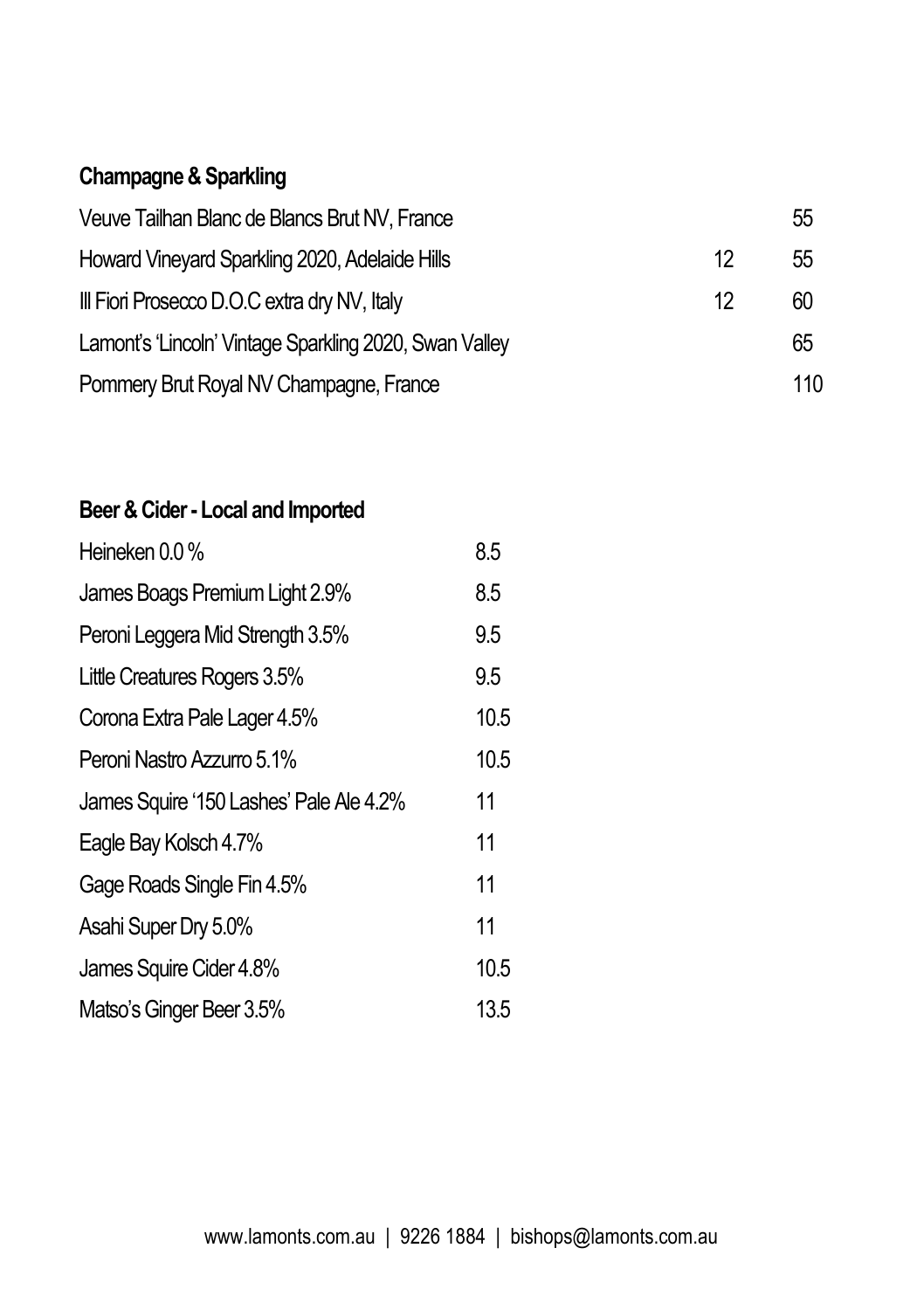### **White Varietals**

| Lamont's Pinot Gris 2021, Pemberton, WA                         |    | 50  |
|-----------------------------------------------------------------|----|-----|
| Wildflower Pinot Gris 2021, Pemberton, WA                       | 13 | 52  |
| Bethany Riesling 2021, Eden Valley, WA                          |    | 56  |
| Lamont's Riesling 2021, Great Southem, WA                       | 13 | 58  |
| Myattsfield Vermentino 2021, Perth Hills, WA                    |    | 60  |
| Cherubino Riesling 2020, Porongurup, WA                         |    | 64  |
| Semillon, Sauvignon Blanc                                       |    |     |
| Lamont's Sauvignon Blanc Semillon 2020, Margaret River, WA      | 13 | 48  |
| Lange Estate Sauvignon Blanc 2021, Frankland River, WA          |    | 48  |
| Pikorua Sauvignon Blanc 2021, Marlborough, NZ                   |    | 50  |
| 3Drops Sauvignon Blanc 2021, Margaret River, WA                 |    | 58  |
| Chardonnay                                                      |    |     |
| Devil's Lair 'Hidden Cave' Chardonnay 2021, Margaret River, WA  | 13 | 49  |
| Plan B! Chardonnay 2020, Margaret River, WA                     |    | 65  |
| Jilyara of Wilyabrup Chardonnay 2020 Margaret River WA          |    | 70  |
| Lamont's White Monster 2020, Margaret River, WA                 |    | 75  |
| Aylesbury Estate Chardonnay 2019, Margaret River, WA            |    | 80  |
| Leeuwin Estate 'Art Series' Chardonnay 2019, Margaret River, WA |    | 230 |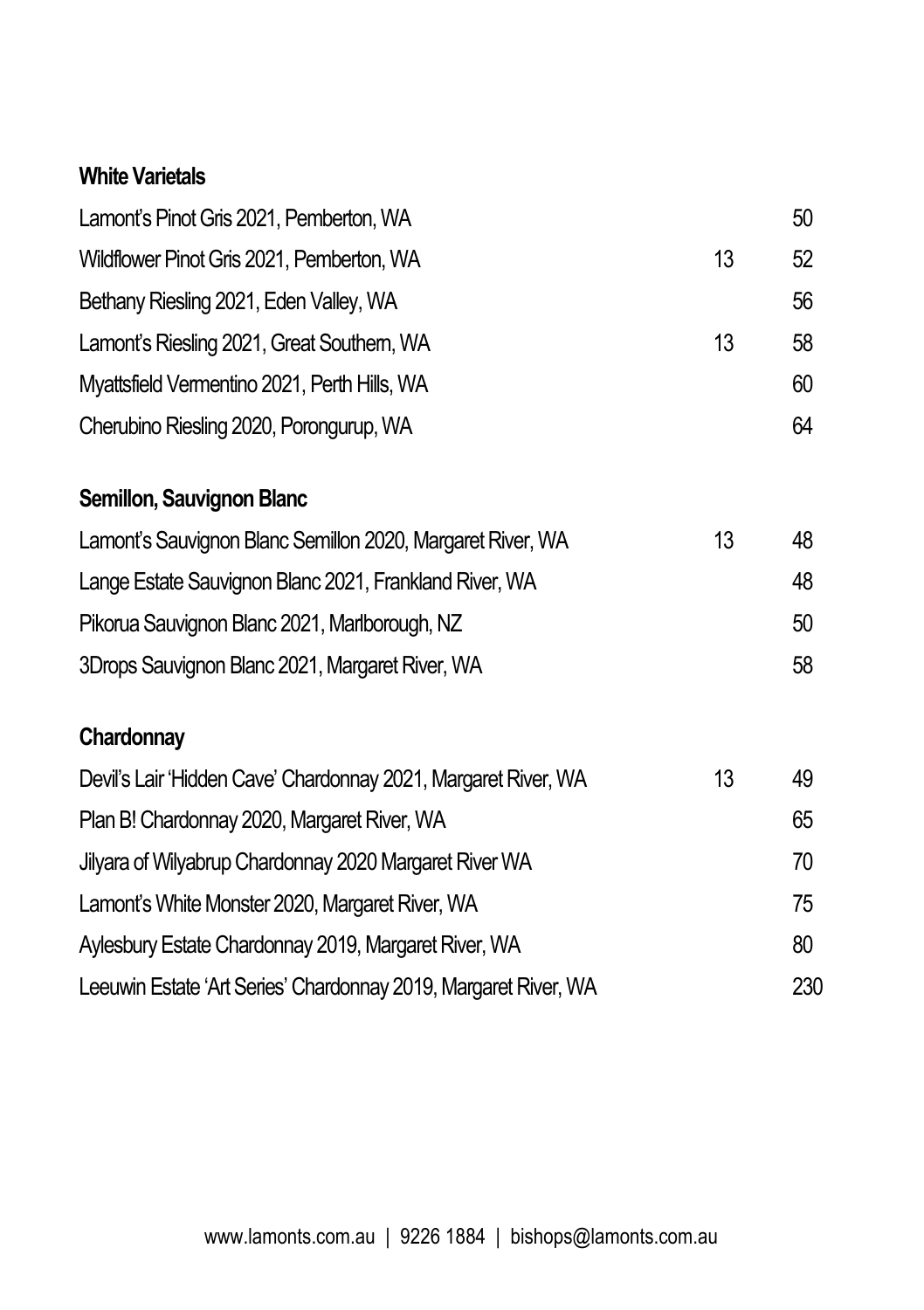### **Red Varietals&Rosé**

| Lamont's 'Corin's Blend' 2019, Tempranillo, Mataro, Shiraz, Swan Valley WA | 12 | 48  |
|----------------------------------------------------------------------------|----|-----|
| Lamont's Bunyip Rosé 2021, Donnybrook, WA                                  | 12 | 48  |
| Château La Gordonne Tete de Cuvée Rosé 2020, France                        | 13 | 52  |
| Franca's Vineyard Tempranillo 2021, Riverland, SA                          |    | 55  |
| Poggio Del Principle IGT Sangiovese 2019, Italy                            |    | 55  |
| Lamont's Black Monster (Malbec) 2017, Donnybrook, WA                       | 18 | 75  |
| <b>Pinot Noir</b>                                                          |    |     |
| Josef Chromy 'Pepik' Pinot Noir 2020, Tasmania                             | 14 | 55  |
| 3Drops Pinot Noir 2021, Great Southem, WA                                  |    | 65  |
| Domaine Baron Thenard Givry Premier Cru 'Le Bois Chevaux' 2014             |    | 75  |
| Giant Steps Single Vineyard Pinot Noir 2020, Yarra Valley, VIC             |    | 80  |
| Ata Rangi Pinot Noir 2019, Martinborough, New Zealand                      |    | 120 |
| <b>Cabernet</b>                                                            |    |     |
| Picardy Merlot Cabernet Sauvignon Cabernet Franc 2017, Pemberton, WA       |    | 50  |
| Jilyara Cabemet Sauvignon 2019, Margaret River, WA                         | 14 | 60  |
| Lamont's Cabernet Sauvignon 2016, Swan Valley, WA                          | 18 | 75  |
| Rymill Cabernet Sauvignon 2016, Coonawarra, SA                             |    | 85  |
| Leeuwin Estate 'Art Series' Cabernet Sauvignon 2017, Margaret River WA     |    | 135 |
| Mosswood Cabernet Sauvignon 2017, Margaret River, WA                       |    | 190 |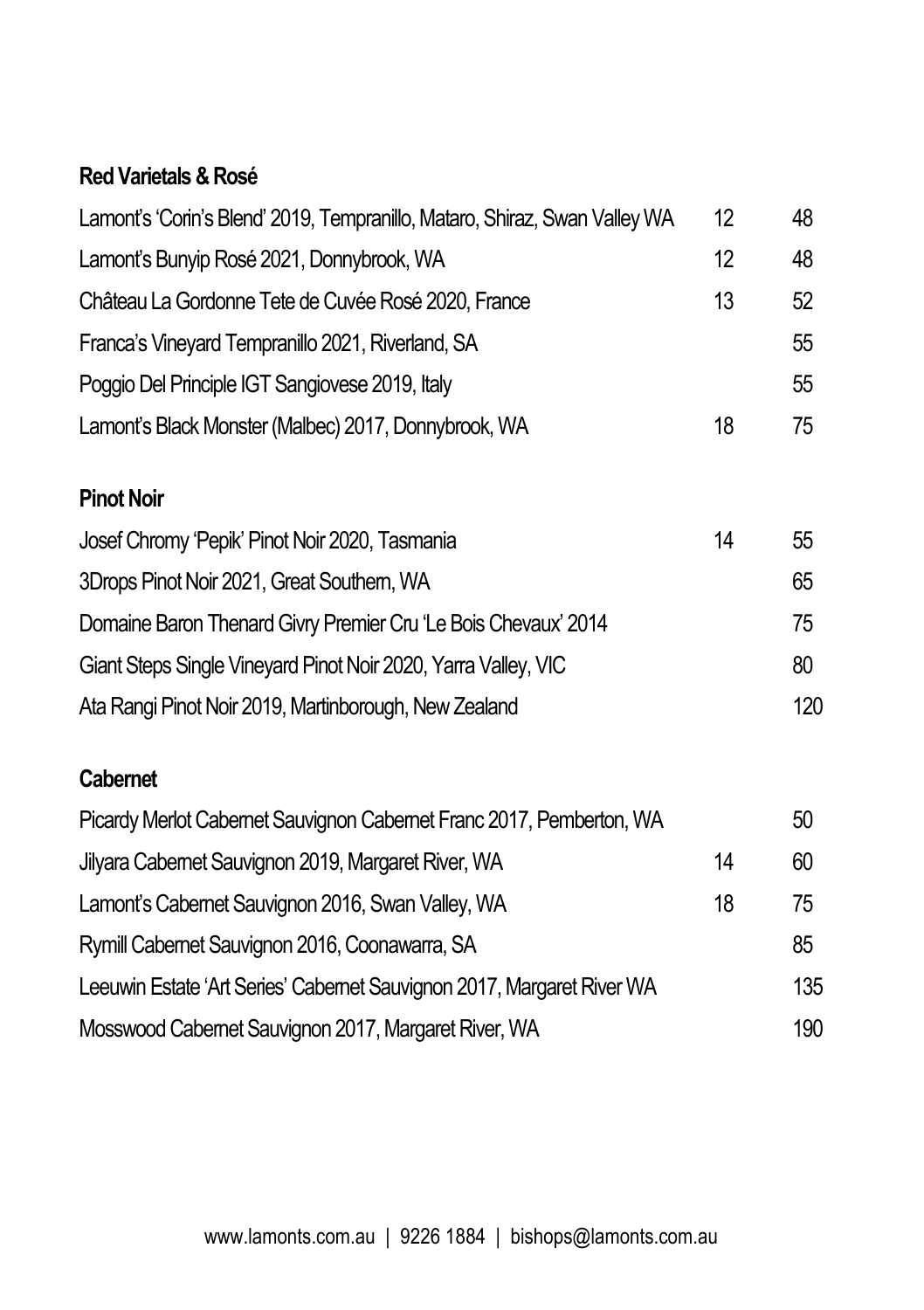#### **Shiraz**

| Hentley Farm 'Villain & Vixen' Shiraz 2020, Barossa Valley, SA |    | 55 |
|----------------------------------------------------------------|----|----|
| Graffico 'Dominion Eight' Shiraz 2018, Great Southem, WA       |    | 55 |
| Wilder & Wilder 'Unforgettable' GSM 2021 Langhorne Creek, SA   |    | 58 |
| Lamont's Shiraz 2020, Swan Valley, WA                          | 15 | 60 |
| Leeuwin Estate Siblings Shiraz 2018, Margaret River, WA        |    | 65 |
| Leeuwin Estate Art Series Shiraz 2018, Margaret River, WA      |    | 80 |
| Bethany Shiraz 2017, Barossa Valley, SA                        |    | 89 |
| Lamont's Shiraz 2006, Donnybrook, WA - Museum Stock            |    | 95 |

## **Dessert, Fortified & After Dinner**

| Lamont's RS39 Sweet Chenin, Navera 2019, Swan Valley, WA | 12 | 48 |
|----------------------------------------------------------|----|----|
| Lamont's Navera                                          | 13 | 50 |
| Lamont's Liqueur Verdelho 2009                           |    | 60 |
| Lamonts NV Tawny                                         | 18 | 75 |
| Singlefile 'Botrytis' 2019. Great Southern               |    | 45 |
| Hennessy XO Cognac                                       | 35 |    |
| Chabot XO Armagnac                                       | 22 |    |
| Paul Giraud Napoléon Cognac                              | 25 |    |